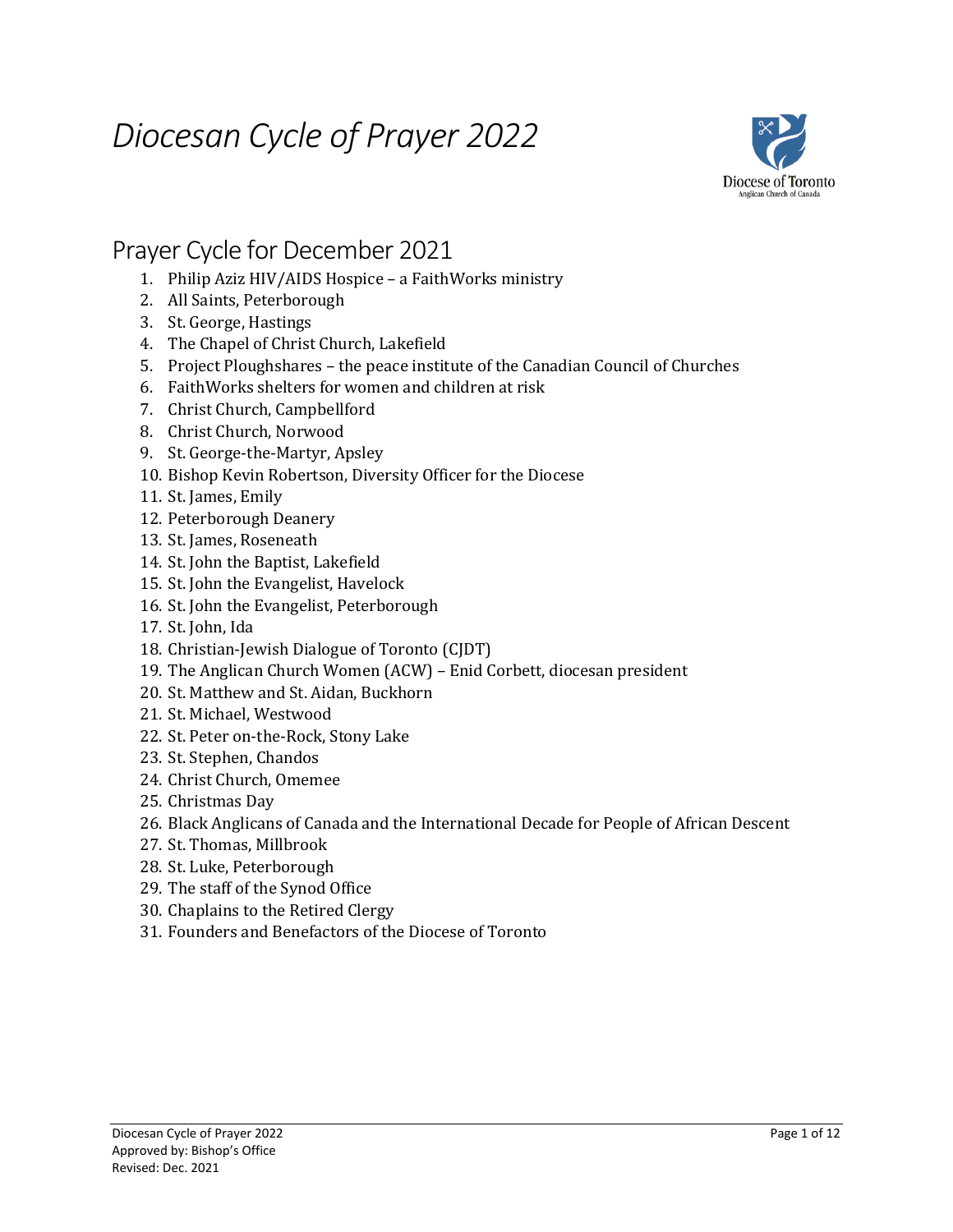# Prayer Cycle for January 2022

- 1. The Diocese of Toronto
- 2. The Members of the Diocese of Toronto
- 3. Christ church, Scarborough
- 4. Grace Church in Scarborough
- 5. Holy Trinity, Guildwood
- 6. Nativity, Malvern
- 7. New Hope Anglican Mission
- 8. St. Andrew, Scarborough
- 9. Honorary Canons of St. James Cathedral
- 10. St. Dunstan of Canterbury
- 11. St. John the Divine, Scarborough
- 12. St. Jude, Wexford
- 13. St. Margaret in-the-Pines
- 14. St. Margaret Tamil Congregation
- 15. St. Michael the Archangel
- 16. Scarborough Deanery
- 17. St. Ninian, Scarborough
- 18. St. Paul, L'Amoreaux
- 19. St. Peter, Scarborough
- 20. St. Timothy, Agincourt
- 21. Ecumenical Dialogues of the Anglican Church of Canada
- 22. Ecumenical Officer the Rev. Canon Philip Hobson, OGS
- 23. Canadian Council of Churches
- 24. All Saints, King City
- 25. Christ Church, Holland Landing
- 26. Christ Church, Kettleby
- 27. Christ Church, Roches Point
- 28. Parish of Georgina
- 29. New Vocations in the Diocese of Toronto
- 30. Holland Deanery
- 31. St. James the Apostle, Sharon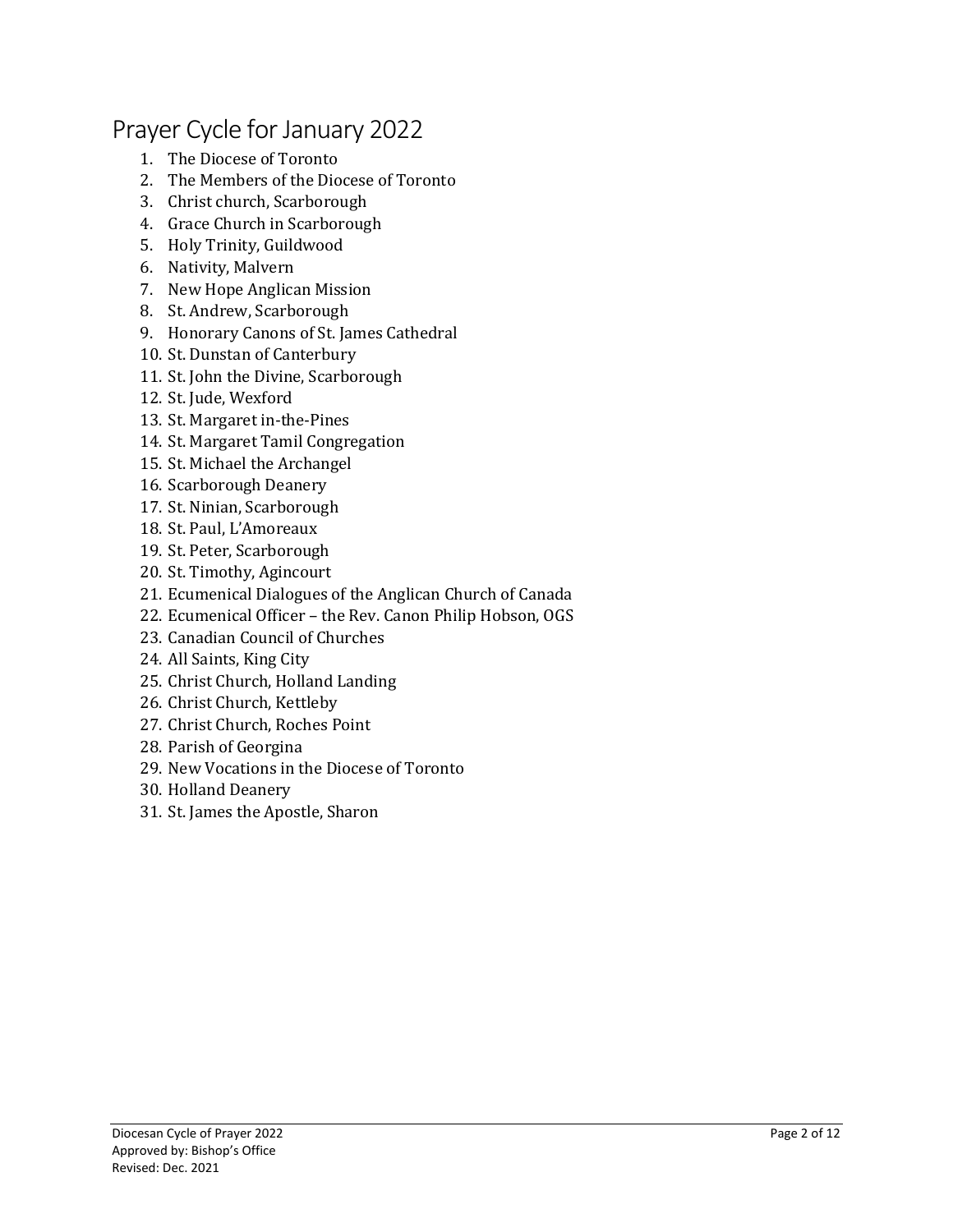## Prayer Cycle February 2022

- 1. St. Mary Magdalene, Schomberg
- 2. St. Paul, Newmarket
- 3. Trinity Church, Aurora
- 4. The Rev. Canon John Anderson, Canon Pastor & the Rev. Susan Haig, Deputy Canon Pastor
- 5. The Diocesan Response Team
- 6. Bishop's Committee on Interfaith Ministry
- 7. Holy Spirit of Peace
- 8. St. Bride, Clarkson
- 9. Sisterhood of St. John the Divine
- 10. St. Elizabeth Church, Mississauga
- 11. St. Francis of Assisi
- 12. St. Hilary (Cooksville)
- 13. Mississauga Deanery
- 14. St. John the Baptist (Dixie)
- 15. St. Peter (Erindale)
- 16. St. Thomas a Becket (Erin Mills South)
- 17. Trinity-St. Paul, Port Credit
- 18. Trinity, Streetsville
- 19. All Saints, Whitby
- 20. Social Justice and Advocacy Committee
- 21. Family Ministries
- 22. The Clergy of the Diocese of Toronto
- 23. Ascension, Port Perry
- 24. Christ Memorial Church, Oshawa
- 25. St. George Memorial, Oshawa
- 26. St. George, Pickering Village (Ajax)
- 27. BLACC Anglicans
- 28. St. Martin, Bay Ridges Pickering)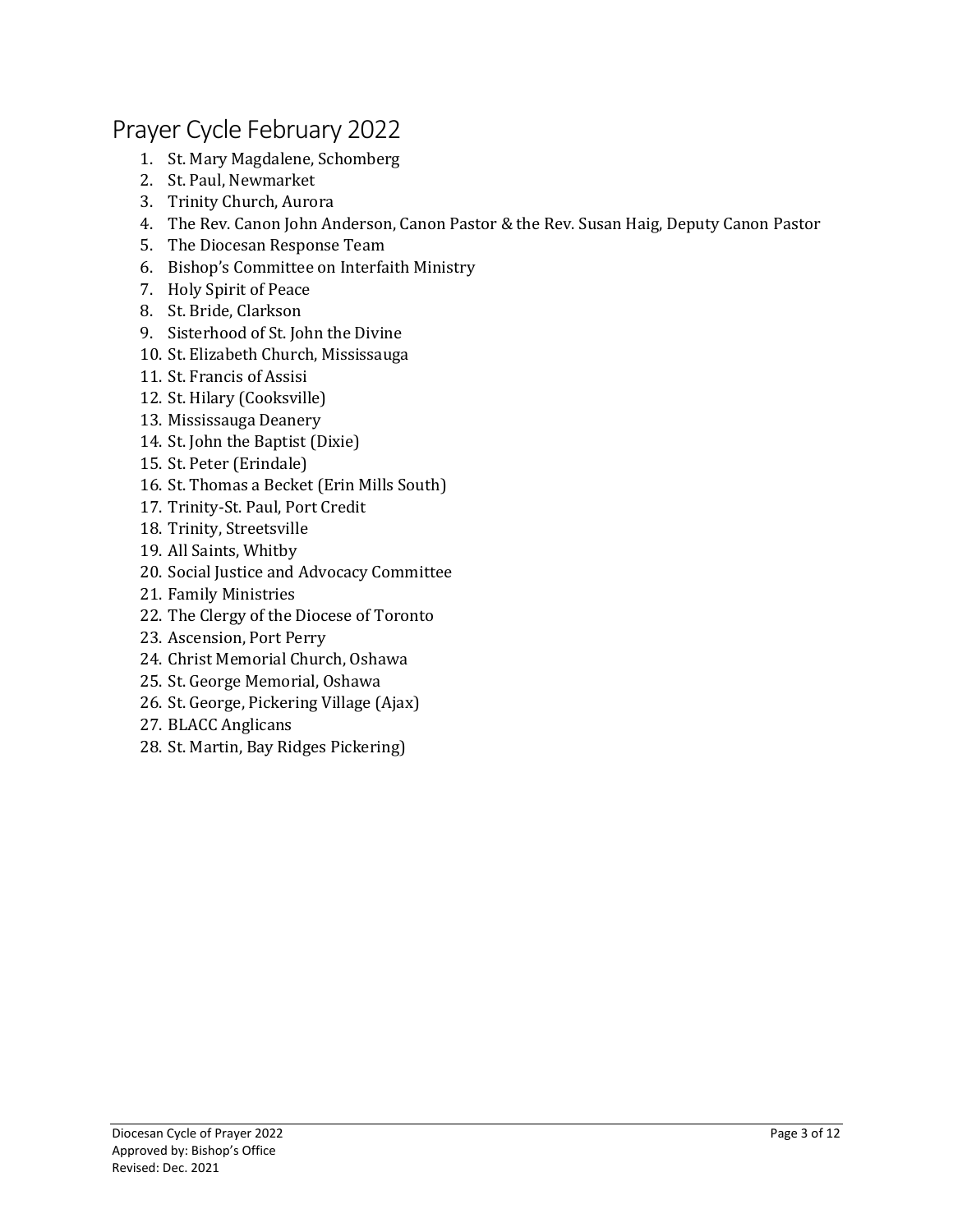## Prayer Cycle March 2022

- 1. St. John, Whitby
- 2. Ash Wednesday
- 3. St. Martin, Courtice
- 4. The Anglican Fellowship of Prayer
- 5. St. Matthew, Oshawa
- 6. Bishop Andrew Asbil
- 7. St. Paul on-the-Hill, Pickering
- 8. Anglican Church Women Enid Corbett, Diocesan President
- 9. Youth Ministry Apprenticeship Program and youth ministry in the diocese
- 10. Council of General Synod
- 11. St. Peter, Oshawa
- 12. St. Thomas, Brooklin
- 13. Oshawa Deanery
- 14. St. Paul, Uxbridge
- 15. Atonement, Alderwood
- 16. Christ Church St. James
- 17. Christ the King
- 18. Church of South India (CSI), Toronto
- 19. San Lorenzo-Dufferin
- 20. Etobicoke-Humber Deanery
- 21. The Prayer Book Society
- 22. All Saints, Kingsway
- 23. St. George on-the-Hill
- 24. St. Joseph's Anglican Church
- 25. St. Margaret, New Toronto
- 26. St. Matthew, Islington
- 27. The Area Councils of the diocese
- 28. St. Matthias, Etobicoke
- 29. St. Paul the Apostle, Rexdale
- 30. St. Philip, Etobicoke
- 31. St. Stephen, Downsview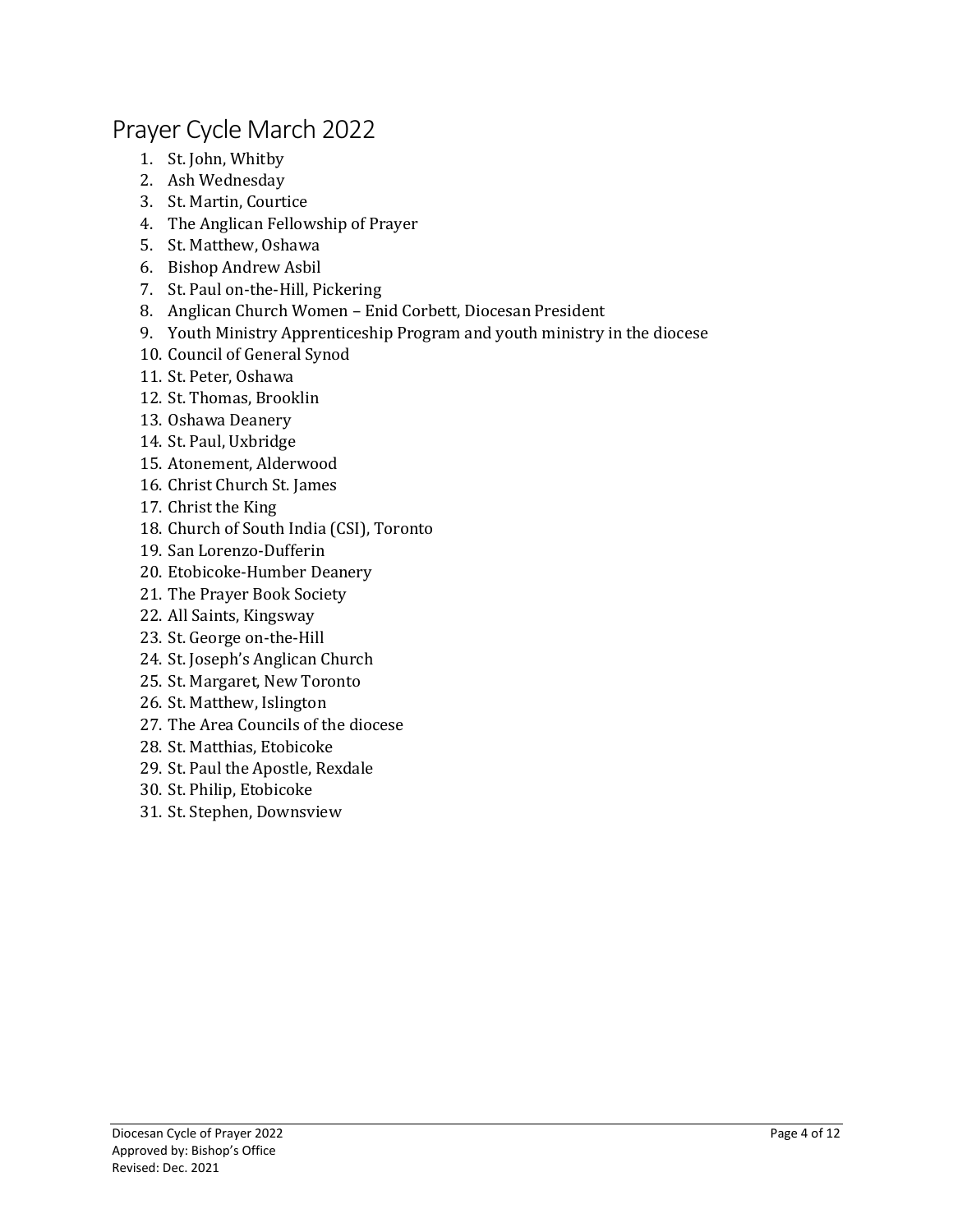## Prayer Cycle April 2022

- 1. Christ Church, Deer Park
- 2. Grace Church on-the-Hill
- 3. Eglinton Deanery
- 4. Anglican United Refugee Alliance AURA
- 5. Messiah
- 6. St. Augustine of Canterbury
- 7. St. Clement, Eglinton
- 8. St. Cuthbert, Leaside
- 9. St. John, York Mills
- 10. Palm Sunday
- 11. Holy Week
- 12. Holy Week
- 13. Holy Week
- 14. Holy Week
- 15. Holy Week
- 16. Holy Week
- 17. Easter Day
- 18. St. Leonard
- 19. St. Timothy, North Toronto
- 20. Transfiguration
- 21. Christ Church, Waubaushene
- 22. Bishop's Committee on Creation Care
- 23. Good Samaritan, Port Stanton
- 24. Huronia Deanery
- 25. Parish of Elmvale
- 26. Parish of Penetanguishene
- 27. Parish Administrators and Church Secretaries
- 28. St. Athanasius, Orillia
- 29. St. David Anglican-Lutheran Church, Orillia
- 30. Anglican Church Women Enid Corbett, Diocesan President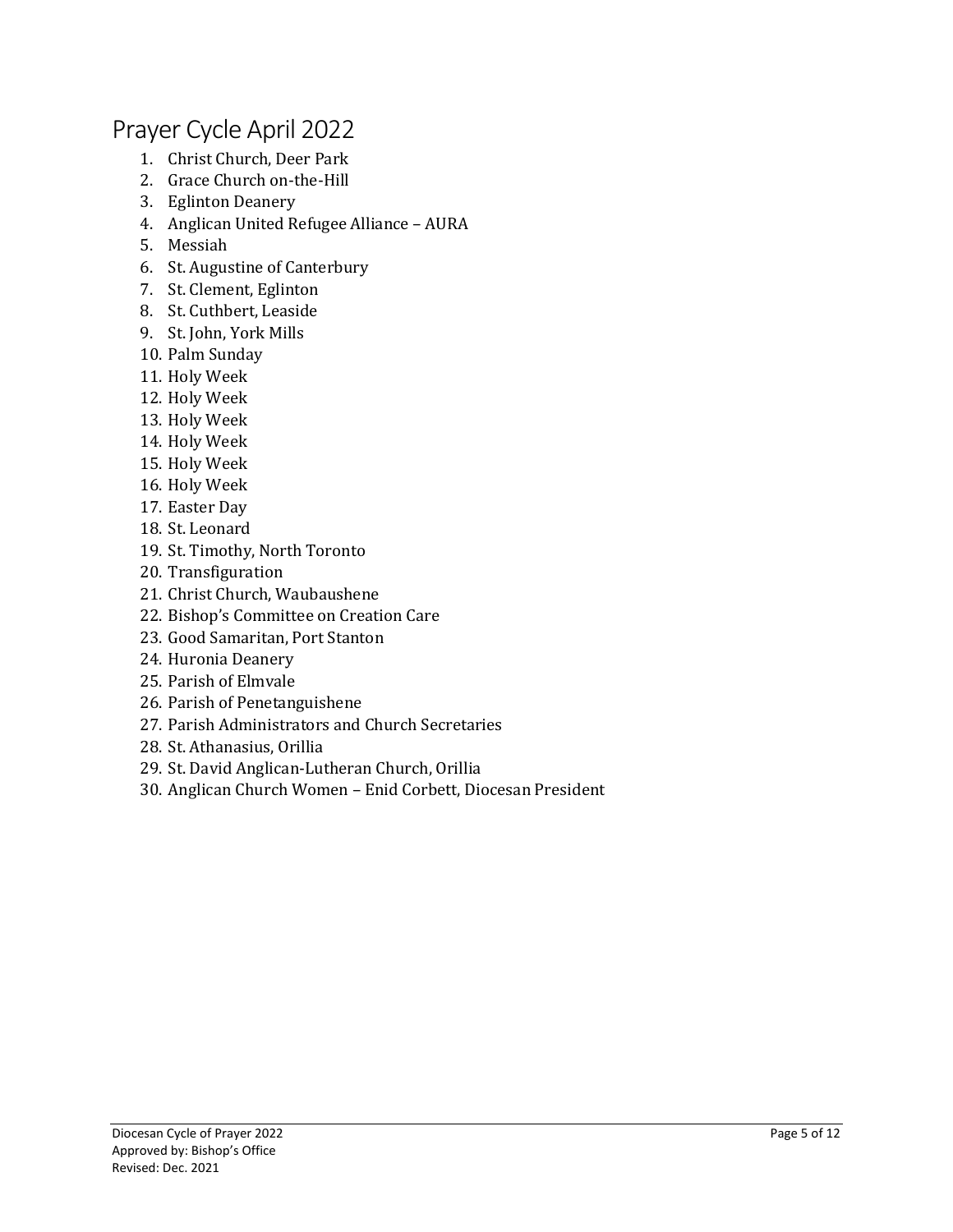### Prayer Cycle May 2022

- 1. New Curates of the Diocese of Toronto
- 2. St. George, Fairvalley
- 3. St. James, Orillia
- 4. St. Luke, Price's Corners
- 5. St. Mark, Midland
- 6. St. Paul, Washago
- 7. The Diocesan Volunteer Corps
- 8. Durham & Northumberland Deanery
- 9. Wycliffe College
- 10. Trinity College
- 11. St. George, (Clarke) Newcastle
- 12. Parish Nurses
- 13. St. George, Grafton
- 14. St. John the Evangelist, Port Hope
- 15. The Community of Deacons Archdeacon Kyn Barker
- 16. St. John, Bowmanville
- 17. St. Mark, Port Hope
- 18. The Postulancy Committee
- 19. The Postulants of the Diocese
- 20. St. Paul, Brighton
- 21. St. Paul, Perrytown
- 22. Bishop Kevin Robertson
- 23. St. Peter, Cobourg
- 24. St. Saviour, Orono
- 25. The Chapel of St. George, Gore's Landing
- 26. Christ Church, Bolton
- 27. SPARK Youth Leaders Retreat Weekend
- 28. Christ Church, Brampton
- 29. North Peel Deanery
- 30. Holy Family, Heart Lake (Brampton)
- 31. St. Hugh and St. Edmund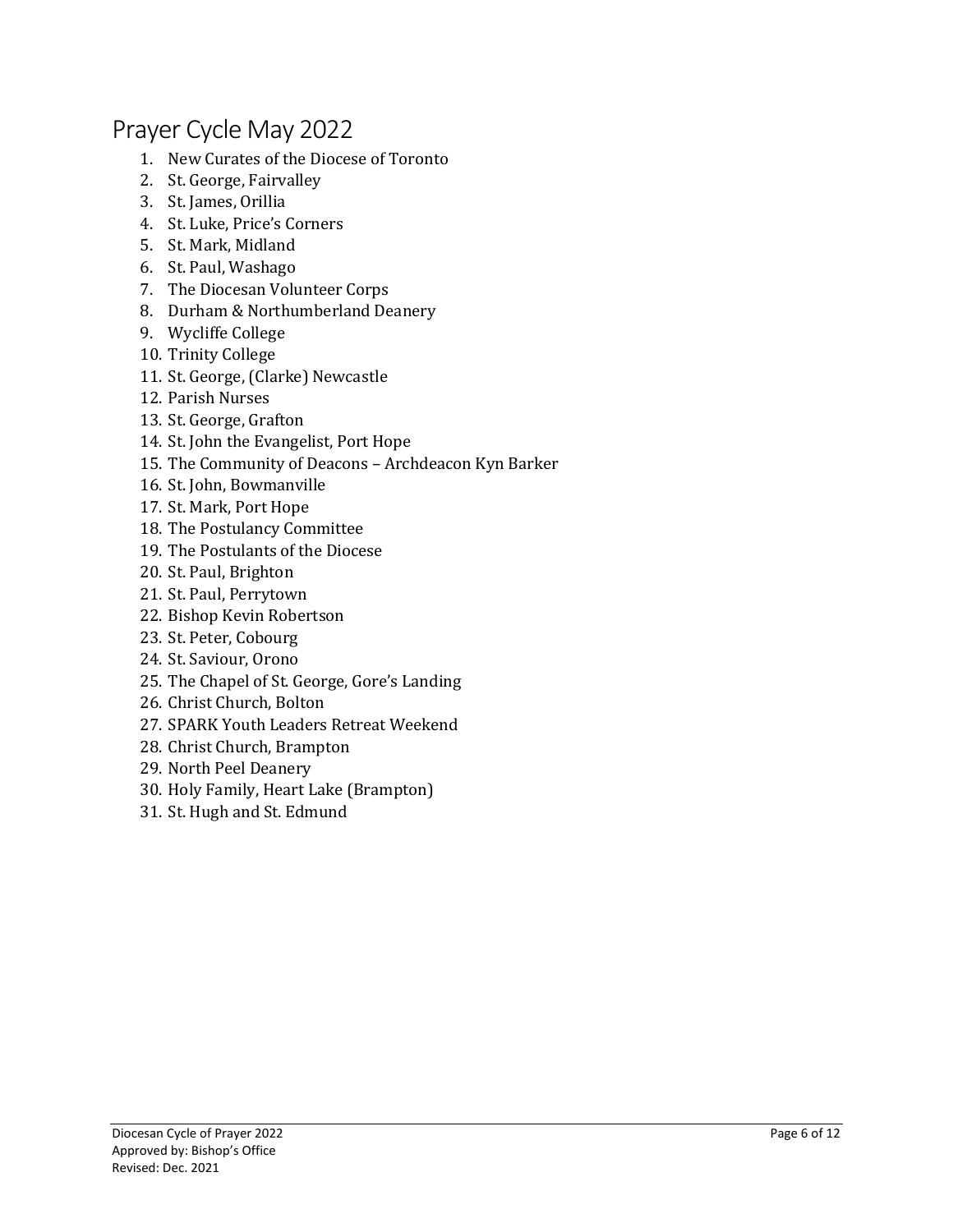#### Prayer Cycle June 2022

- 1. Children's and Youth Ministry
- 2. St. James the Apostle, Brampton
- 3. St. James, Caledon East
- 4. St. Joseph of Nazareth, Bramalea
- 5. Bishop's Committee on Intercultural Ministry
- 6. St. Jude, Bramalea North
- 7. All Saints, Sherbourne St.
- 8. Holy Trinity, Trinity Square
- 9. Mission to Seafarers
- 10. Parroquia San Esteban
- 11. Redeemer, Bloor St.
- 12. St. James Deanery
- 13. San Lorenzo Ruiz Anglican Church
- 14. The Bishop's Company
- 15. St. Andrew by-the-Lake
- 16. St. Bartholomew
- 17. St. James Cathedral
- 18. St. Paul, Bloor Street
- 19. Ecclesiastical Province of Ontario Metropolitan: Archbishop Anne Germond
- 20. Anglican United Refugee Alliance AURA
- 21. Toronto Urban Native Ministry
- 22. The Rev. Leigh Kern, Right Relations Coordinator
- 23. Ontario Provincial Commission on Theological Education (OPCOTE)
- 24. St. Peter and St. Simon the Apostle
- 25. Trinity East (Little Trinity)
- 26. Nottawasaga Deanery
- 27. All Saints, Collingwood
- 28. Christ Church-St. Jude, Ivy
- 29. Chapel of St. Peter and St. Paul, Diocesan Synod Office
- 30. Good Shepherd, Stayner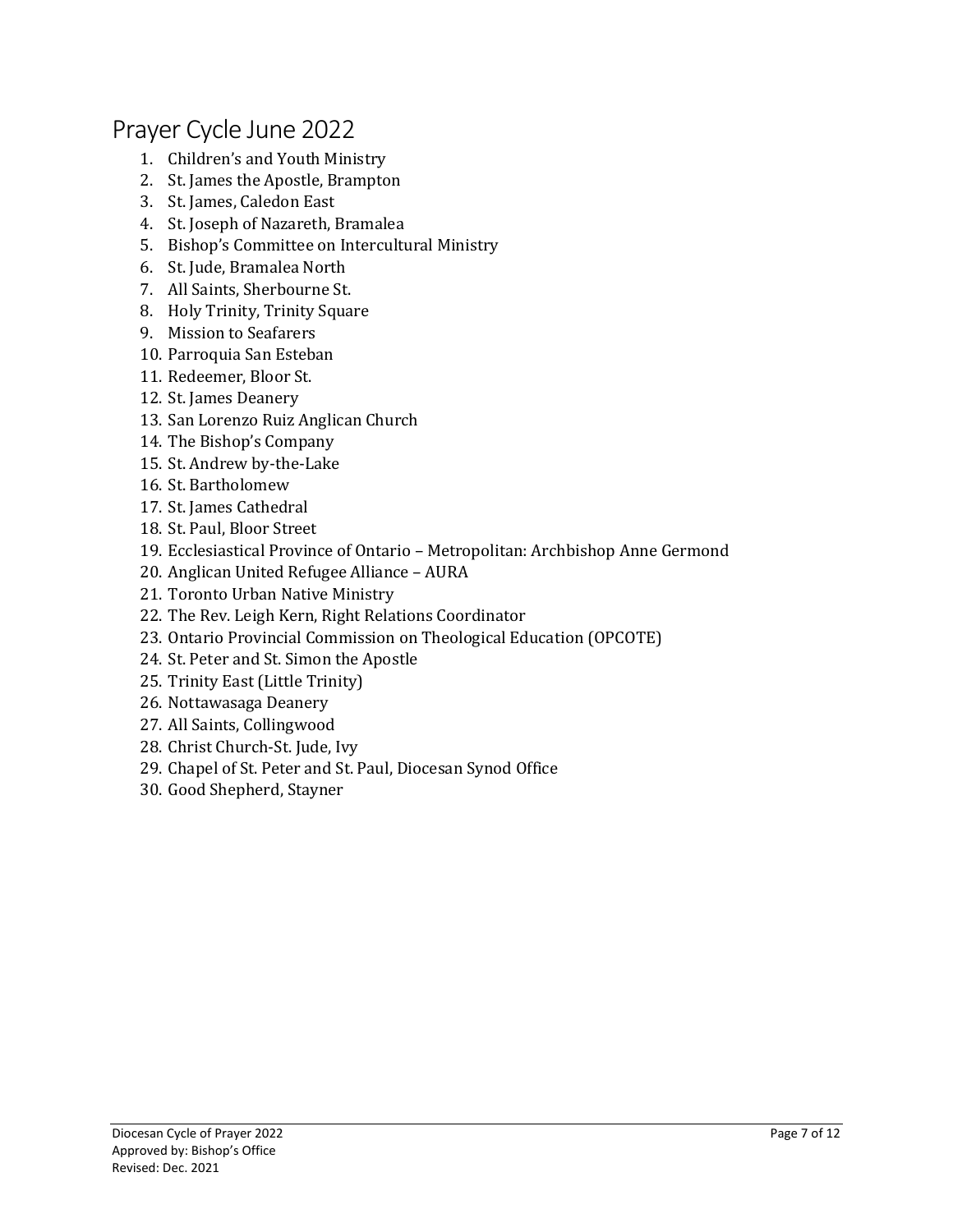# Prayer Cycle July 2022

- 1. The Anglican Church of Canada Archbishop Linda Nicholls, Primate
- 2. Holy Trinity, Clearview
- 3. Giving With Grace the Anglican Appeal of the Anglican Church of Canada
- 4. Prince of Peace, Wasaga Beach
- 5. St. George, Allandale
- 6. St. George, Utopia
- 7. St. John, Craighurst
- 8. St. Luke, Creemore
- 9. St. Margaret, Barrie
- 10. Mission to Seafarers
- 11. St. Pal, Innisfil
- 12. Assembly 2022
- 13. Assembly 2022
- 14. Assembly 2022
- 15. The General Synod of the Anglican Church of Canada
- 16. The General Synod of the Anglican Church of Canada
- 17. The General Synod of the Anglican Church of Canada
- 18. St. Paul, Midhurst
- 19. St. Thomas, Shanty Bay
- 20. Trinity Church, Barrie
- 21. Christ Church, Bobcaygeon
- 22. Christ Church, Coboconk
- 23. St. George, Haliburton
- 24. Victoria & Haliburton Deanery
- 25. St. James Cathedral
- 26. St. James, Fenelon Falls
- 27. St. James, Kinmount
- 28. St. John, Dunsford
- 29. St. John, Rosedale
- 30. St. Luke, Burnt River
- 31. Camp Couchiching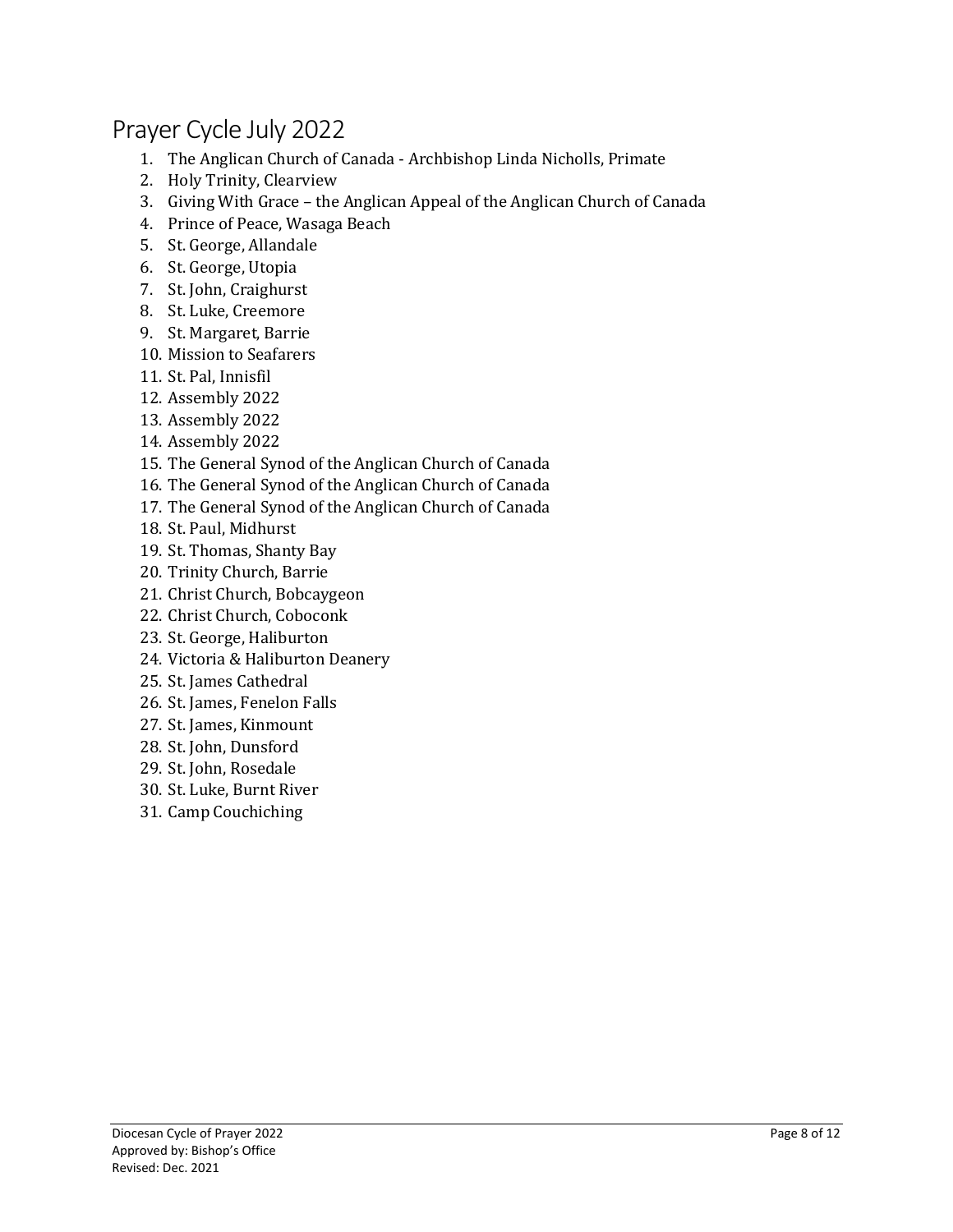## Prayer Cycle August 2022

- 1. St. Paul, Beaverton
- 2. St. Paul, Lindsay
- 3. The Community of Deacons Archdeacon Kyn Barker
- 4. St. Paul, Minden
- 5. St. Peter, Maple Lake
- 6. The Staff of the Synod Office
- 7. The Episcopal Leadership Implementation Team
- 8. The Chapel of St. James, West Brock
- 9. The Chapel of St. Margaret, Wilberforce
- 10. Epiphany and St. Mark, Parkdale
- 11. Order of the Holy Cross Priory
- 12. Diocesan Girls' Choir School
- 13. St. Anne, Toronto
- 14. Parkdale-Toronto West Deanery
- 15. St. Chad
- 16. St. George by the Grange
- 17. St. Hilda, Fairbank
- 18. St. John, West Toronto
- 19. St. Martin in-the-Fields
- 20. St. Mary and St. Martha
- 21. Bishop Riscylla Shaw
- 22. St. Mary Magdalene
- 23. St. Matthias, Bellwoods
- 24. St. Michael and All Angels
- 25. St. Olave, Swansea
- 26. St. Paul, Runnymede
- 27. St. Stephen in-the-Fields
- 28. The Bishop's Committee on Discipleship
- 29. St. Thomas, Huron Street
- 30. Havergal College
- 31. Trinity College School, Port Hope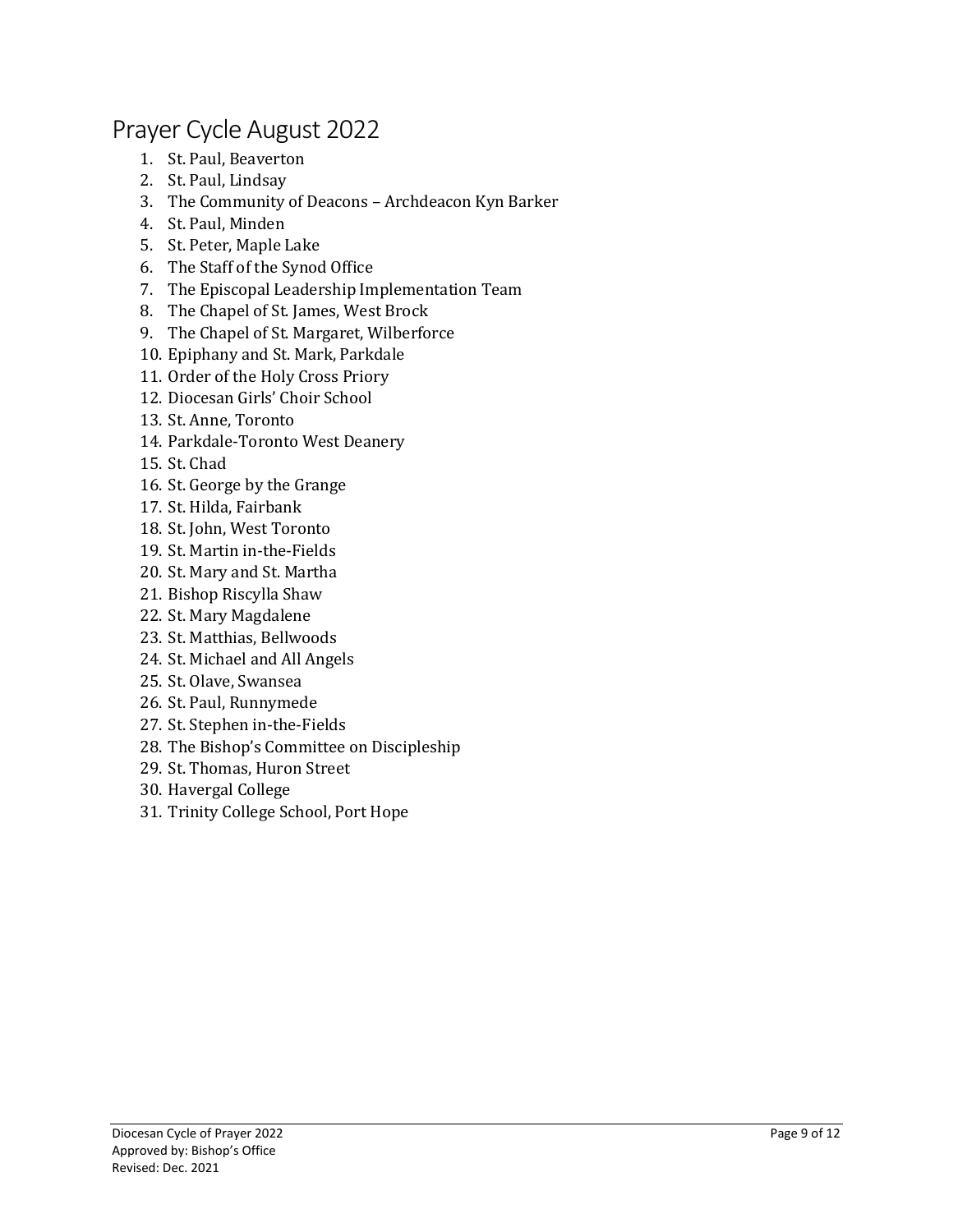# Prayer Cycle September 2022

- 1. Bishop's Committee on Creation Care
- 2. Holy Trinity School
- 3. Royal St. George's College School
- 4. Synod Council
- 5. Citizen for Public Justice
- 6. Teachers and students
- 7. School chaplains
- 8. Sisterhood of St. John the Divine
- 9. St. Clement's School
- 10. Lakefield College School
- 11. Religious Communities of the Diocese of Toronto (SSJD & OHC)
- 12. Kingsway College School
- 13. Bishop Strachan School
- 14. Order of the Holy Cross
- 15. Resurrection
- 16. St. Aidan, Toronto
- 17. St. Andrew Japanese
- 18. Toronto East Deanery
- 19. St. Barnabas, Chester
- 20. St. Bede
- 21. St. David, Donlands
- 22. St. John the Baptist, Norway
- 23. St. Luke, East York
- 24. Re:Charge Youth Retreat Weekend
- 25. Lay Ministry and the Education for Ministry Program
- 26. St. Matthew, First Avenue
- 27. St. Monica
- 28. St. Nicholas, Birch Cliff
- 29. St. Saviour, Toronto
- 30. Evangelists, New Tecumseth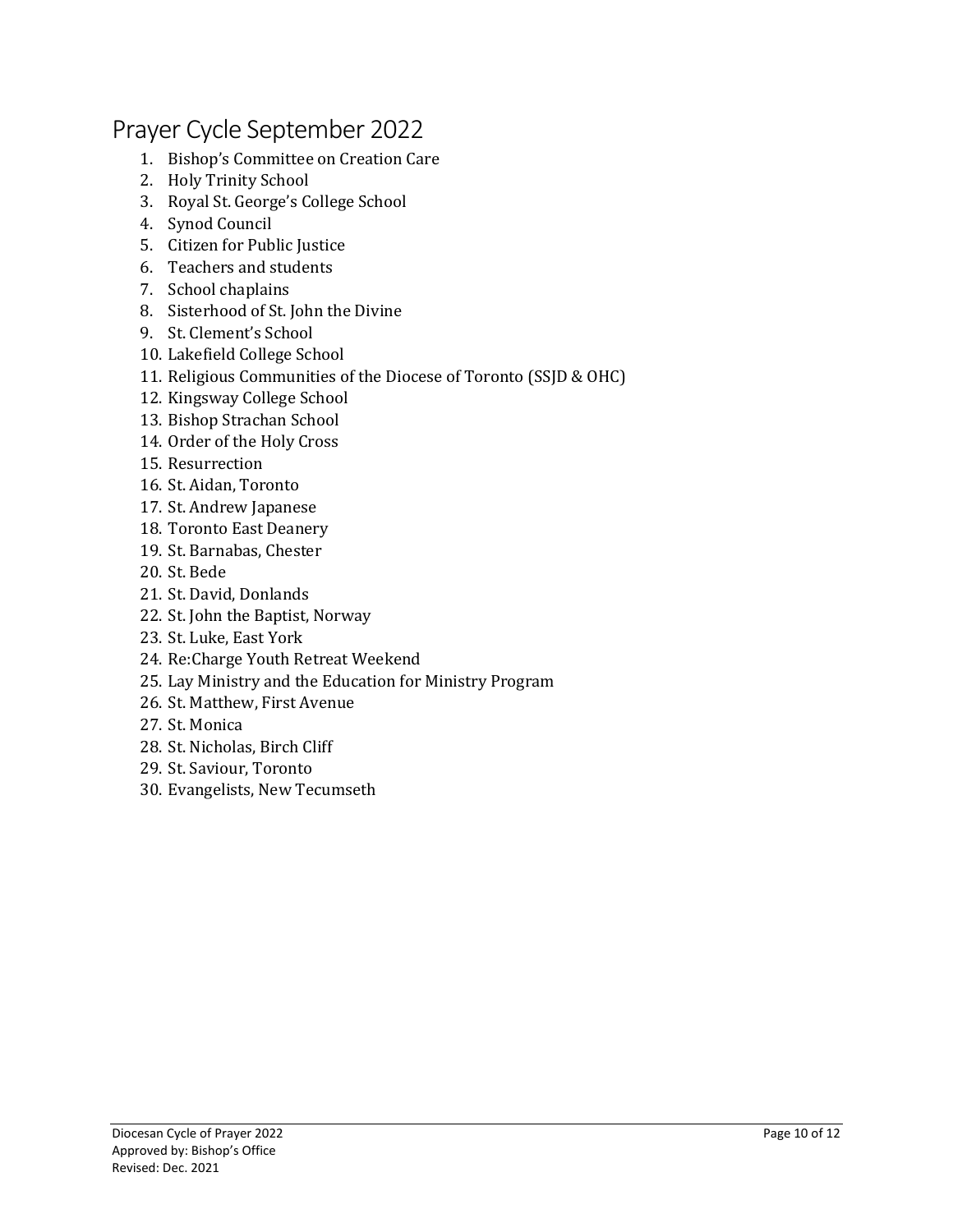#### Prayer Cycle October 2022

- 1. Parish of Mulmur
- 2. Tecumseth Deanery
- 3. Habitat for Humanity
- 4. Bishop's Committee on Creation Care
- 5. Christian-Jewish Dialogue of Toronto (CJDT)
- 6. St. Andrew, Alliston
- 7. St. David, Everett
- 8. St. John, Cookstown
- 9. Foodbanks and food sharing ministries
- 10. Farmers and food providers
- 11. St. John, East Orangeville
- 12. St. Luke, Rosemont
- 13. St. Peter, Churchill
- 14. The Chapel of St. John, New Tecumseth
- 15. Pre-Synod Meetings in the Diocese
- 16. Bishop's Committee on Healing Ministries
- 17. Lay Pastoral Visitors and Lay Anointers
- 18. Diocesan Parish Nurse Network
- 19. Health Care Chaplains
- 20. Trinity Church, Bradford
- 21. Ascension, Don Mills
- 22. Incarnation
- 23. York Mills Deanery
- 24. Our Saviour
- 25. St. Cyprian
- 26. St. George on Yonge
- 27. St. John, Willowdale
- 28. Trinity College
- 29. Diocesan Outreach Conference
- 30. The Eastern Synod of the Evangelical Lutheran Church in Canada Bishop Michael Pryse
- 31. Wycliffe College